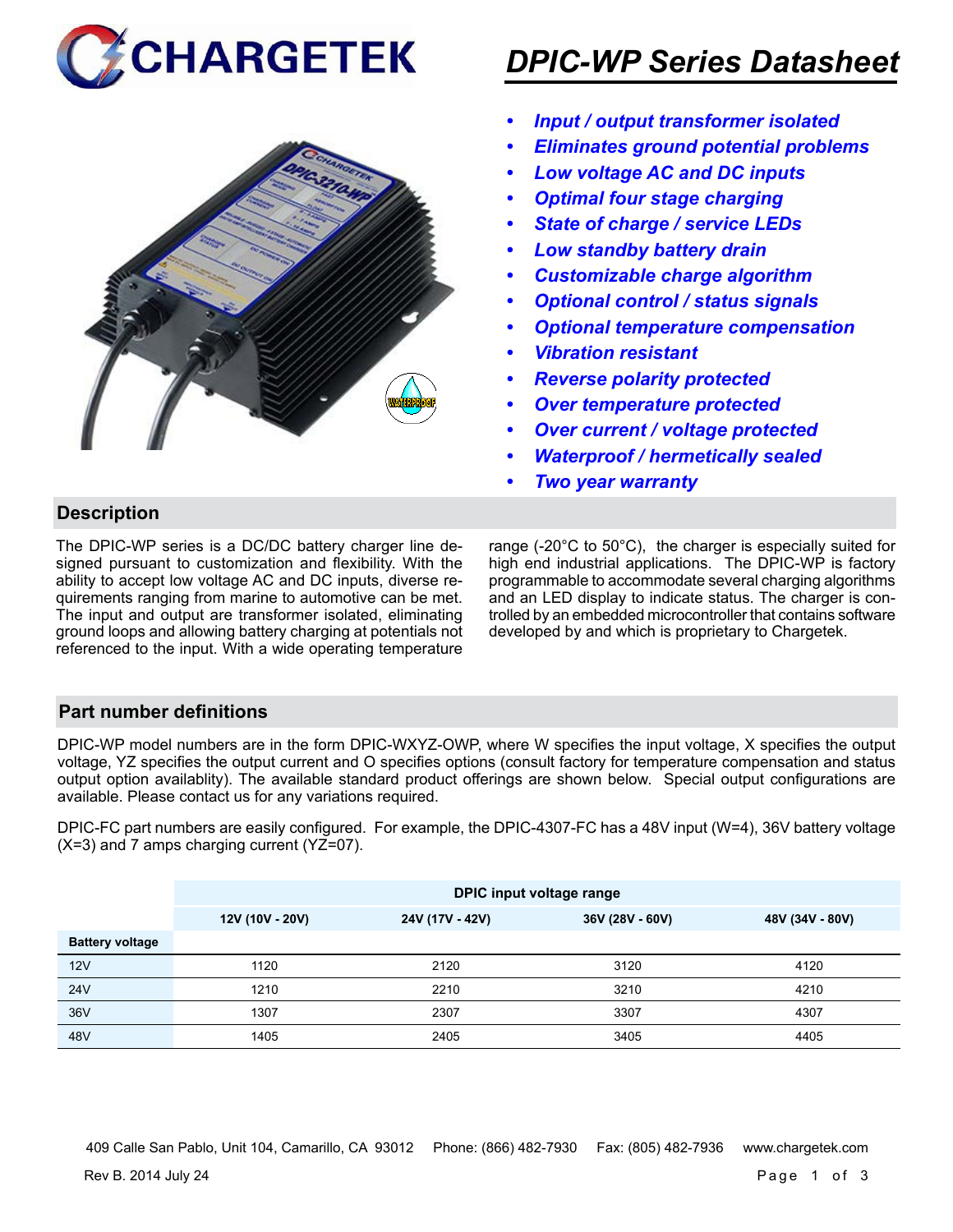### **Charging specifications**



to battery until absorption voltage is reached  $(V_{FSTERN}$ ). Transition to absorption mode follows and regulates battery voltage at  $V_{FSTERM}$ until current decreases to  $I_{ABTERM}$ . Float mode follows and regulates battery voltage at  $V_{F1}$ . At the user's discretion, an equalization mode can be initiated. The equalization voltage  $V_{FQ}$  is approximately 2.5V/cell and the battey current is limted to a small value. For more information, please refer to the information tab for the equalization and desulphation page at our website: www.chargetek.com/equalization.html

| PARAMETER                                      | <b>DESCRIPTION / CONDITIONS</b>                                                        | <b>MIN</b> | <b>NOM</b> | MAX  | <b>UNITS</b> |
|------------------------------------------------|----------------------------------------------------------------------------------------|------------|------------|------|--------------|
| <b>ESTERM</b>                                  | Fast charge termination voltage,<br>$25^{\circ}$ C                                     | 14.3       | 14.4       | 14.5 | VDC          |
| $\mathsf{V}_{\scriptscriptstyle{\mathsf{FL}}}$ | Float voltage, $I_{\text{out}} < I_{\text{es}}$ , 25°C                                 | 13.4       | 13.5       | 13.6 | VDC          |
| $\mathsf{I}_{\scriptscriptstyle\mathrm{FS}}$   | Fast charge current, $V_{\text{raffer}}$ =<br>XY volts                                 | 20.0       | 21.0       | 22.0 | Amps         |
| ABTERM                                         | Absorption mode charge termina-<br>tion current, transition from fast to<br>absorption | 2.5        | 3.0        | 3.5  | Amps         |
| FLTERM                                         | Float charge termination current                                                       | 0.3        | 0.4        | 0.5  | Amps         |
| $V_{EQ}$                                       | Charge current less than 1A                                                            |            | 15.6       |      | volts        |
| I <sub>SBY</sub>                               | Standby current, AC off                                                                |            |            | 1.0  | ma           |
|                                                |                                                                                        |            |            |      |              |

### **12V battery bank 24V battery bank**

|                            | <b>PARAMETER DESCRIPTION / CONDITIONS</b>                                              | MIN  | <b>NOM</b> | MAX  | <b>UNITS</b> |
|----------------------------|----------------------------------------------------------------------------------------|------|------------|------|--------------|
| <b>ESTERM</b>              | Fast charge termination voltage,<br>$25^{\circ}$ C                                     | 28.6 | 28.8       | 29.0 | <b>VDC</b>   |
| $\mathsf{V}_{\mathsf{FL}}$ | Float voltage, $I_{\text{out}} < I_{\text{es}}$ , 25°C                                 | 26.8 | 27.0       | 27.2 | VDC          |
| l <sub>FS</sub>            | Fast charge current, $V_{\text{raffers}}$ =<br>XY volts                                | 9.0  | 10.0       | 11.0 | Amps         |
| ARTERM                     | Absorption mode charge termina-<br>tion current, transition from fast to<br>absorption | 2.5  | 3.0        | 3.5  | Amps         |
| FI TFRM                    | Float charge termination current                                                       | 1.2  | 1.5        | 1.8  | Amps         |
| $\mathsf{V}_{\mathsf{EQ}}$ | Charge current less than 1A                                                            |      | 31.2       |      | volts        |
| I <sub>SBY</sub>           | Standby current, AC off                                                                |      |            | 1.0  | ma           |
|                            |                                                                                        |      |            |      |              |

|                                | <b>PARAMETER DESCRIPTION / CONDITIONS</b>                                              | MIN  | <b>NOM</b> | MAX  | <b>UNITS</b> |
|--------------------------------|----------------------------------------------------------------------------------------|------|------------|------|--------------|
| $\mathsf{V}_{\texttt{FSTERN}}$ | Fast charge termination voltage,<br>$25^{\circ}$ C                                     | 42.9 | 43.2       | 43.4 | <b>VDC</b>   |
| $V_{\text{FI}}$                | Float voltage, $I_{\text{out}} < I_{\text{es}}$ , 25°C                                 | 40.2 | 40.5       | 40.7 | <b>VDC</b>   |
| 'FS                            | Fast charge current, $V_{\text{BATTRY}}$ =<br>XY volts                                 | 6.5  | 7.0        | 7.5  | Amps         |
| ARTFRM                         | Absorption mode charge termina-<br>tion current, transition from fast to<br>absorption | 1.7  | 2.0        | 2.3  | Amps         |
| FITERM                         | Float charge termination current                                                       | 0.8  | 1.0        | 1.2  | Amps         |
| $V_{FQ}$                       | Charge current less than 1A                                                            |      | 46.8       |      | volts        |
| <sup>I</sup> SBY               | Standby current, AC off                                                                |      |            | 1.0  | ma           |

### **36V battery bank 48V battery bank**

|                                | <b>PARAMETER DESCRIPTION / CONDITIONS</b>                                              | MIN  | <b>NOM</b> | MAX  | <b>UNITS</b> |
|--------------------------------|----------------------------------------------------------------------------------------|------|------------|------|--------------|
| $\mathsf{V}_{\texttt{FSTERM}}$ | Fast charge termination voltage,<br>$25^{\circ}$ C                                     | 57.8 | 58.0       | 58.2 | VDC          |
| $\mathsf{V}_{\mathsf{FL}}$     | Float voltage, $I_{\text{out}} < I_{\text{es}}$ , 25°C                                 | 53.8 | 54.0       | 54.2 | VDC          |
| $I_{FS}$                       | Fast charge current, $V_{\text{partrev}}$ =<br>XY volts                                | 4.5  | 5.0        | 5.5  | Amps         |
| ARTFRM                         | Absorption mode charge termina-<br>tion current, transition from fast to<br>absorption | 1.3  | 1.5        | 1.8  | Amps         |
| FI TFRM                        | Float charge termination current                                                       | 0.6  | 0.8        | 1.0  | Amps         |
| $V_{FQ}$                       | Charge current less than 1A                                                            |      | 62.4       |      | volts        |
| 's BY                          | Standby current, AC off                                                                |      |            | 1.0  | ma           |

Rev B. 2014 July 24 **Page 2 of 3** 409 Calle San Pablo, Unit 104, Camarillo, CA 93012 Phone: (866) 482-7930 Fax: (805) 482-7936 www.chargetek.com